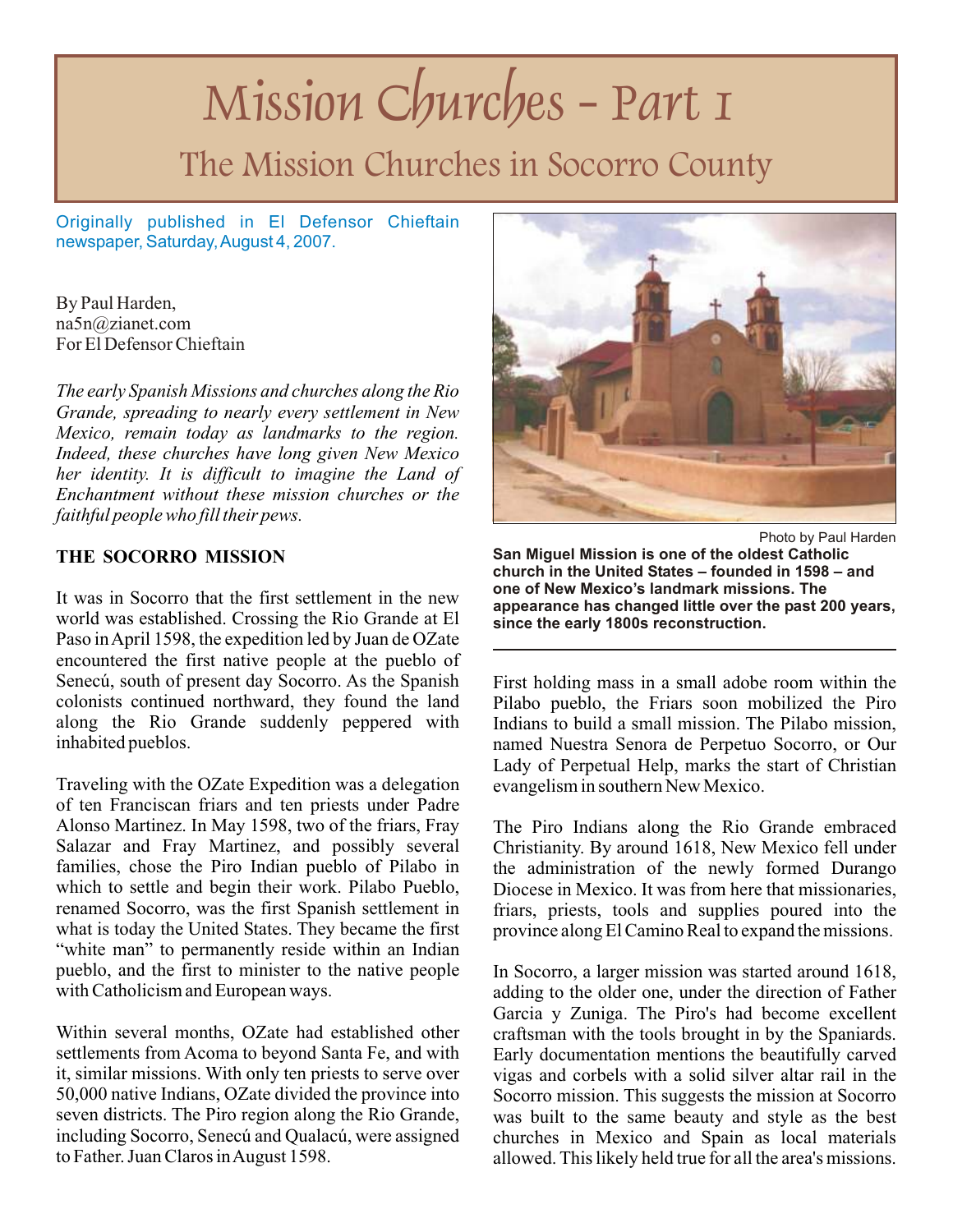These missions were not scanty, empty adobe hulks, but works of art for their time.

In contrast, regarding our country's earliest settlers, Wikipedia states, "The 102 passengers on the *Mayflower* were the earliest permanent European settlers in what would become the United States." This classical view of U.S. history totally ignores that by 1620, there were an estimated 1,500 Spanish living along the Rio Grande with over 50,000 pueblo Indians, the Spanish flag flew above the capitol at Santa Fe, the Palace of the Governors had been built, and a trade route, called El Camino Real, was firmly established between Santa Fe and Mexico City.

Also around 1620 marked the arrival of Father Alonso de Benavides and 27 additional friars from the Durango Diocese. In addition to his unwavering dedication to the church and direction in building new missions, Father Benevidez is credited with his writings. They are considered the most authentic history of the mission work and life in New Mexico recorded at the time.

Father Benevidez penned in 1626, regarding the Socorro area, "the Piro nation, on both sides of the Rio Grande for 15 leagues, from Senecú to Sevilleta (San Marcial to La Joya); 15 pueblos, 6,000 Indians, all baptized; 3 missions, Socorro, Senecú and Sevilleta." Benevidez summarized in his report that in 1626, there were about 50 friars in New Mexico serving over 60,000 natives, living in 90 pueblos, served by 25 missions and conventos, and that each pueblo had it's own church.

The building of 25 missions in less than 30 years is an amazing accomplisment that seems to go

Courtesy Socorro County Historical Society **The original Socorro mission was destroyed in 1680 during the Pueblo Revolt. Today's San Miguel Mission has changed little since being rebuilt in the early 1800s, as shown in this 1880s photograph.**

unrecognized. And, three of them were in Socorro County. While the pilgrims at Plymouth were scrambling for their next meal, New Mexico was an established and growing empire teeming with activity.

This all came to end in 1680 when the Pueblo Indians revolted against the harsh Spanish rule, causing most of the Spanish military and colonists to flee New Mexico.

 Even though the reoccupation of New Mexico began in 1698, Spanish law made it illegal to settle along the lower Rio Grande, or Rio Abajo region, south of Belen. The Spanish military simply did not have the resources to protect settlers in this region from attacks by the Apache. A small settlement of Spanish merchants and wagon masters at La Joya is the only known exception. La Joya was a popular staging area on El Camino Real for caravans returning to Mexico.

During the 1700s, the Socorro mission remained abandoned, though it could clearly be seen from miles away. For example, in 1760, Father Tamaron recorded that he could see the walls of the church as they passed Socorro on the east side of the river. This is a testament to the size of the original Socorro mission.

### **THE SAN MIGUEL MISSION**

Spanish authorities finally allowed resettlement of the Rio Abajo around 1800. Church records show Father Miguel Zepeda was the first resident pastor sent to the Nuestra Senora de Perpetuo Socorro mission in 1803. He was joined by a handful of families from the Belen and Valencia areas to rebuild the mission and reoccupy New Mexico's first settlement.



Courtesy Socorro County Historical Society **San Miguel mission was central to the life and culture in Socorro. This 1880s photograph shows the march from the church to the plaza for the annual fiesta – a tradition that continues to this day.**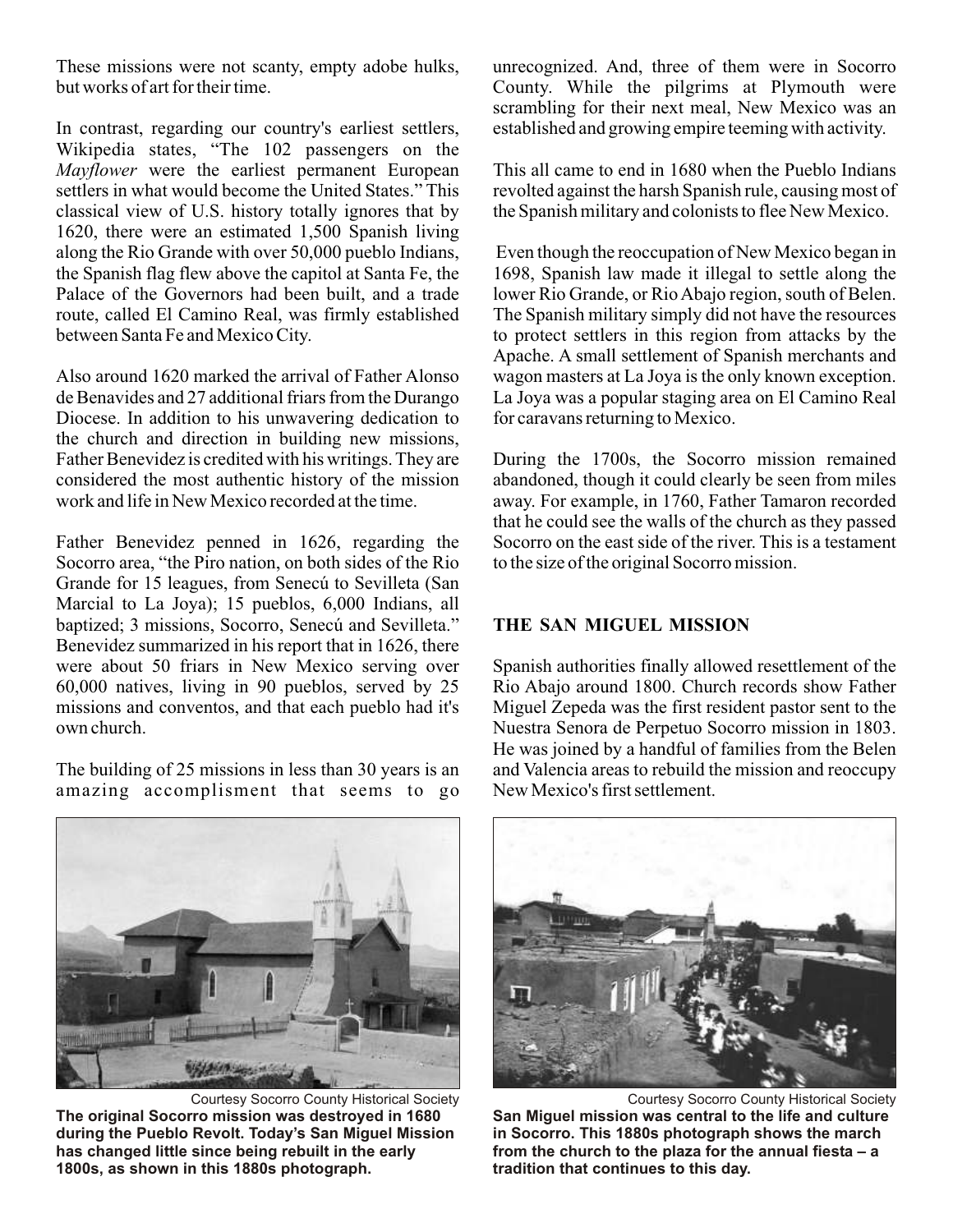

Courtesy San Miguel Parish **The beautiful San Miguel Parish following the 1973 renovations. Some of the walls and flooring are from the original 1600s mission.**

During this reconstruction, Apache Indians attacked the Socorro mission. During the raid, the Apache suddenly retreated. A captured Indian said they saw a man in the sky above the church with wings and yielding a heavy sword, which frightened the Apache away. Father Zepeda interpreted this as an appearance by Saint Michael, believed by many Catholics to be the patron saint and protector of the Church. As a result of this incident, Father Zepeda renamed the mission to San Miguel, the name it carries today.

Little is known about this reconstruction phase of San Miguel Mission. Oral history, passed from generation to generation, states today's mission was built from the ruins of the old mission, which was built atop the Pilabo Pueblo.

For years, many questioned the accuracy of these claims. However, during renovations in 1941 and 1973, excavations revealed some of the walls contained the original mission adobe. Burned adobe and charred wood beams were found, evidence of the 1680 destruction.

During the 1973-74 restoration, three layers of wood flooring were discovered and removed, revealing five skeletons, buried without coffins, under the bottom floor. Archaeologist David Snow, from the Museum of New Mexico, was called in, verifying the skeletons and manner of burial as an Indian burial ground.

Further excavations revealed rock foundations consistent with early pueblo construction, clearing showing today's San Miguel mission was indeed built atop the Pilabo Pueblo, and from portions of the early 1600 mission.

The other two missions in Socorro County did not survive. Sevilletta pueblo, and the San Luis Obispo mission, were never reoccupied after the 1680 Pueblo Revolt. Today, only scattered ruins mark the site a few miles north of La Joya.

The Senecú pueblo, whose mission once contained an organ, has completely vanished. It was visible for years by travelers along El Camino Real north of Black Mesa, placing it in the vicinity of San Marcial on the west side of the Rio Grande. Numerous surveys by archeologists over the years have been unsuccessful in locating the site. It is presumed Senecú was claimed by a catastrophic flood or erosion from the Rio Grande prior to the 1800s.

#### **OTHER AREA CHURCHES**

The missions and churches built throughout New Mexico in the 1600-1700s were financed and staffed by the Spanish throne and the church, though built primarily by the local people under the direction of the Padres. In 1821, the Spanish empire disintegrated and Mexico achieved her independence from Spain. New Mexico was now a province of Mexico.

At this same time, New Mexico continued to grow, regardless of the color of flag flying over Santa Fe. In Socorro County, recently reopened for settlement, new families were arriving constantly, lining both sides of the Rio Grande with farms, ranches and new settlements.

The Socorro area remained under the Diocese of Durango, but there was little money to do much more than maintain the major missions in New Mexico. Construction of new missions and churches all but halted. Yet, there was a need for the church in every new settlement. The building of churches in New Mexico evolved into the philosophy, "if we build a church, a pastor will come."

This opened a new chapter in New Mexico history – the community built mission church. With the exception of San Miguel mission, every Catholic church in Socorro County today were built by the people, as is the case throughout most of New Mexico. Many are simple structures, usually of the nave style, yet some of the most charming churches in New Mexico. They were built entirely with love, devotion, and back breaking work.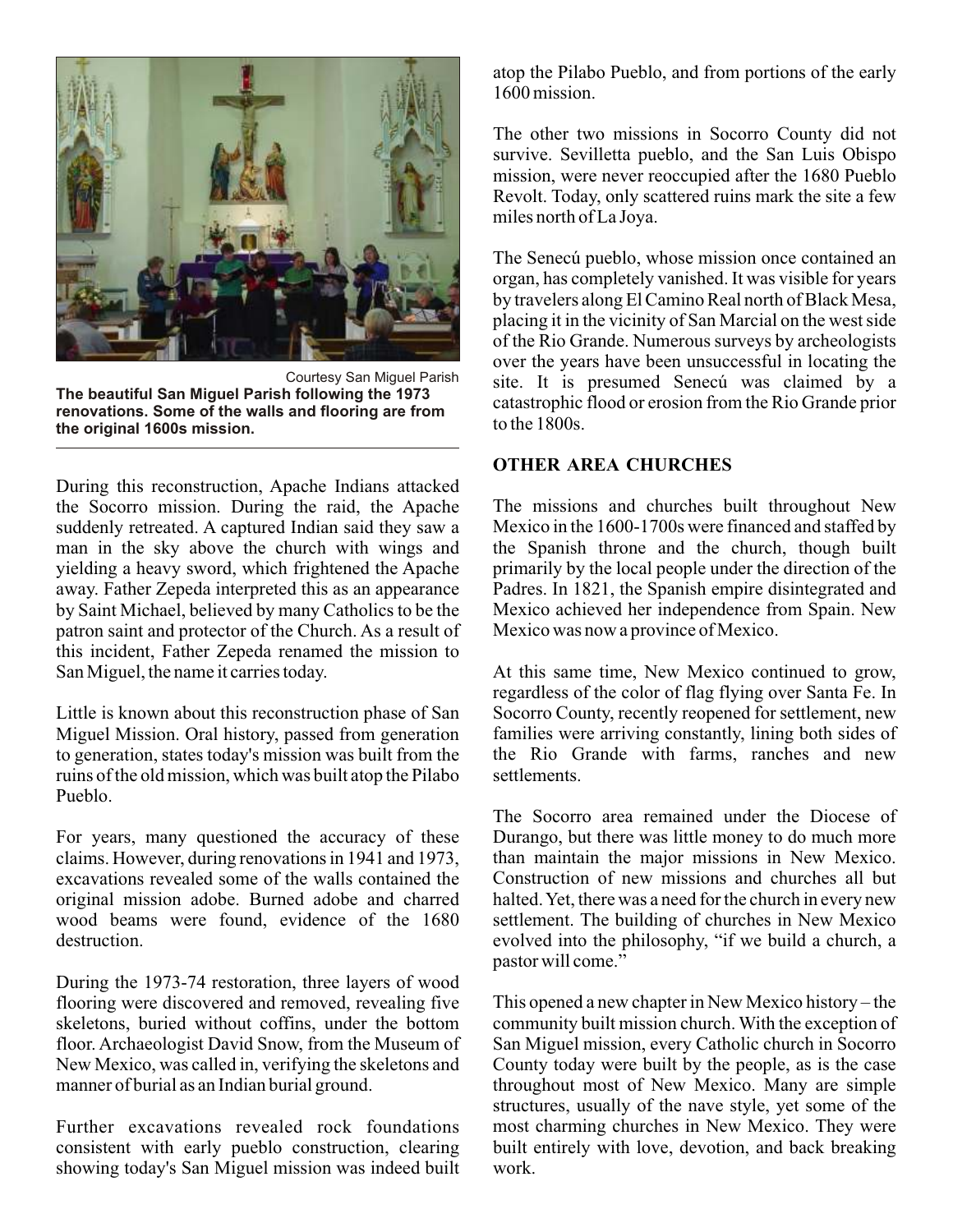

Photo by Paul Harden **The Santa Rita Mission church at Riley. Built in 1883, it continues to be used today. It is the classic Spanish nave design with an external sacristy.**

# **SANTA RITA CHURCH**

In 1882, Pedro Aragon and his family relocated from Polvadera to a small valley on the southwest flank of Ladron Peak, where he found a spring. The naturally moist soil from the Rio Salado proved to be excellent for growing everything from beans to peaches. Shortly afterwards, other families from Polvadera joined the Aragons to farm the land, forming a small community. It was known for it's productive fields and extensive orchards.

Almost immediately, they began building a church. All of the families toiled making the adobes and cutting the lumber from the cottonwood trees found along the Rio Salado farther to the west. Other supplies were purchased with donations by the town folk, from what little they could afford. These supplies and materials were purchased at the stores in Alamillo and Bernardo, or the nearby trading post at Puertocito.

These supplies were brought to Santa Rita by wagons, traveling along the sandy river bed of the Rio Salado, or along a treacherous trail over Ladron Peak into Bernardo. The round trip to Alamillo or Bernardo for supplies could take two or three days, depending upon the condition of the trail.

The families worked on the church for over a year, completing it in 1883. Keep in mind, while they were building the church, they were also building their own homes, corrals and working their farms. Every spare moment, often well into the evening, the people of the small community would work on the church until it was



Photo by Paul Harden **The Santa Rita church, like so many of the community built mission churches, were built with love and devotion that have spanned the centuries.**

completed in 1883.

At first, mass was held twice a month by a priest from Socorro. Twice a month, on horseback, the priest would travel to the mission churches at Alamillo, Santa Rita, Magdalena and Kelly, offering mass and performing other ecclesiastical duties. In those days, the poor Padre was always on the trail, going from one church to the next. It was always a pleasure for the local families to host the priest with a good meal and a soft bed, for which the Padre no doubt greatly appreciated.

Application was made for a U.S. Post Office at the growing hamlet of Santa Rita. Since there was already a town named Santa Rita at the copper mines near Silver City, the Post Office forced the small town on the Rio Salado to change their name. They changed their name to Riley, and the Post Office was opened in 1890. However, they retained the name Santa Rita for the church, the name it continues to bear to this day.

In 1895, ecclesiastical oversight was transferred to Belen, where the priest would visit the church monthly.



Photo by Paul Harden

**Lawrence Aragon grew up in Santa Rita (Riley) and attended the school there. He still lives in the area. Pedro Aragon, his great-grandfather, was the founding father of Santa Rita in 1882.**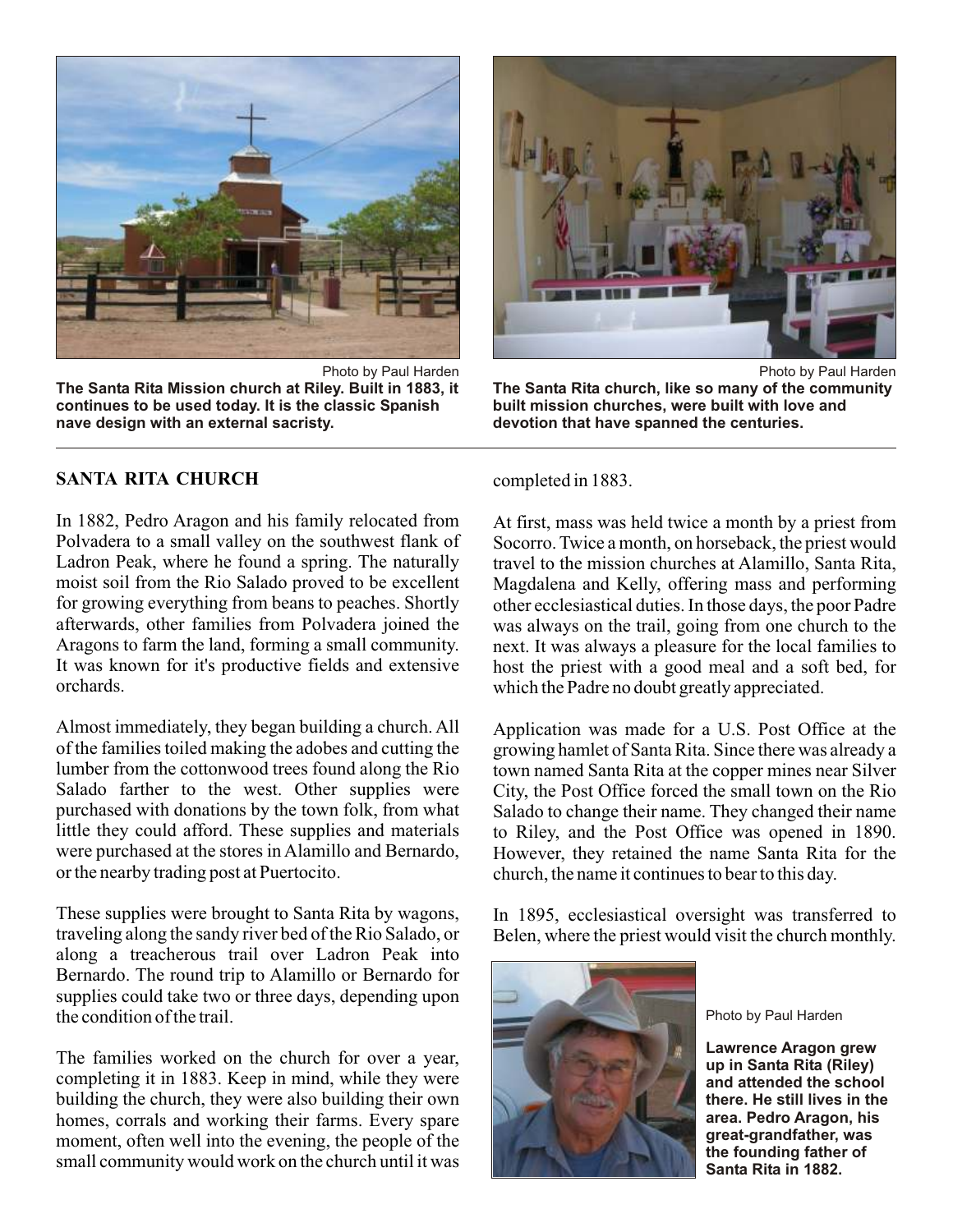In 1913, Santa Rita was transferred back to Socorro, where mass was offered by Father Martinez on the first Tuesday of every month. In 1919, when the Magdalena parish received her own priest, Santa Rita became a mission of Magdalena, receiving mass twice monthly.

In 1926, under the Magdalena Parish, the Santa Rita mission received some renovations and improvements. The original dirt floor was covered with a wood floor, a larger wood burning stove was installed for better heat, and the sacristy extension was added.

During the 1930s, the crops began to fail as the water table dropped and less water seemed to flow along the Rio Salado. In the 1940s, most of the men of Riley were in uniform during World War II. When the war was over and they returned to Riley, there was little to return to.

Many of the families had moved to be with family in Magdalena, Belen or Polvadera, and the land unsuitable for farming. The few remaining families moved nearby to where more land was available for farming and ranching. The school continued to serve these ranching families until it closed in 1953. After that, the town of Riley was abandoned. Today, the Hipolito Romero and Lawrence Aragon families still remain in the area.

Magdalena continued to serve the area ranchers at the Santa Rita mission with occasional mass until 1974, when once again, the mission was transferred to Socorro. The priest from Socorro offers mass in the Santa Rita church once a year, on Saturday of the Memorial Day weekend, during the annual Santa Rita fiestas.

Today, Riley is considered one of New Mexico's best ghost towns. And her church, the Santa Rita mission, is one of New Mexico's most charming remote mission churches. Former residents keep the nave style church in pristine condition. Though the town has been uninhabited for about 50 years, the Santa Rita mission still stands proud. Not an ounce of faith or love has been lost.

# **OUR LADY OF FATIMA (FLORIDA)**

Many years ago, there was a small village located north of Socorro called Florida. It was a small farming community of several families started in the 1890s about three miles north of Socorro. Today, most people consider Florida merely the northern tip of Socorro, being located west of I-25 near the flood control channel.



Courtesy San Miguel Mission **Front view of the Florida church about 1970. The church as razed in 1986, after falling into disrepair.**

Many of the Florida farms near the river were wiped out in the 1929 and 1937 floods. It was after these floods that many of the areas irrigation channels were constructed. This allowed many of the people north of Socorro to reestablish farms, and build new homes to be near their farms. The Florida area grew again into a small village on both sides of U.S. 85.

In 1950, the families of Florida requested permission from San Miguel parish to build a community mission church. The request was granted and construction of the small church began.

The land upon which to build the church was donated by Eusaquio and Priscilla Saavedra. Like all community churches, it was built by the entire village. The Saavedra family, the Salazars, the Torres', Gonzales, Nuñez, Barela and others - all helped with clearing the land, building the foundation, making the adobes, and donating every dollar they could spare for materials, paint and fixtures.

Some of the pews came from the old San Marcial church, destroyed by flood in 1937. The pews had been stored in a barn near San Antonio for years and given to the people of Florida for their church. It was also learned the old San Marcial church bell was still around. The Gomez and Gonzales families, formerly of San Marcial, gave the bell to the new church  $-$  if they could find it!

Following the 1937 flood, the San Marcial church collapsed. The bell was removed and buried nearby to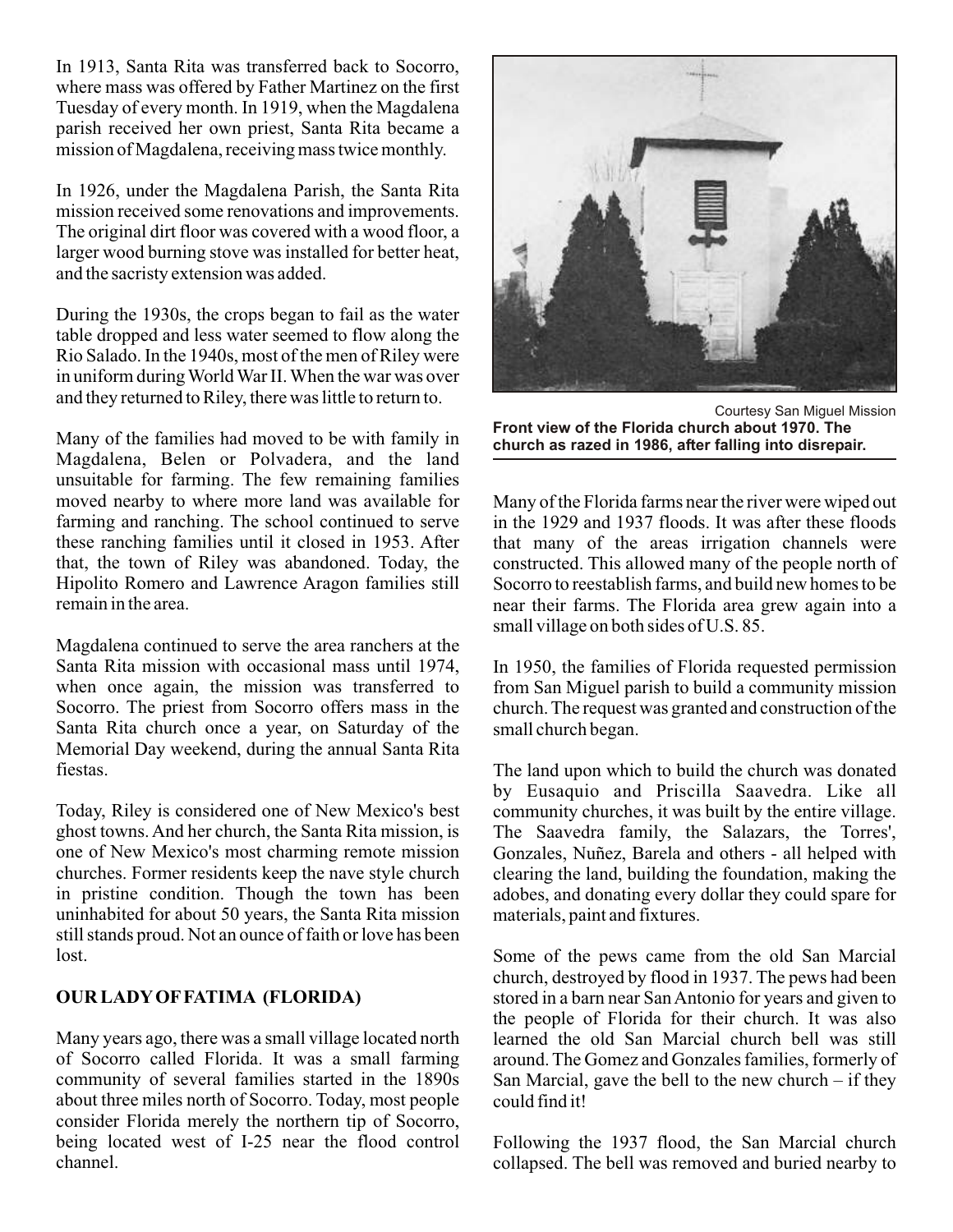prevent it from being stolen. The search was on, and after several weekends, it was finally located amidst the now thicket of tamarisk that marks the old town site.

The huge bell, estimated to weigh between 600 and 800 pounds, was unearthed and loaded onto a truck. It was brought to the Florida church by Lucas Garcia, and after considerable effort, the heavy bell was finally installed in the church.

Like most nave-style churches, it has a covered entrance way before entering the main worship area of the church. Above this entrance way is often a small tower for housing a bell and mounting the steeple. In the Florida church, an especially large entrance way and tower had to be built to house the over sized bell given to them by San Marcial. This can be seen on the accompanying photographs.

By late 1951, the church was nearing completion. The people of Florida decided the church should honor Our Lady of Fatima. The new mission church in Florida was dedicated and blessed by Archbishop Byrne on December 16, 1951. Mass was offered monthly by one of the San Miguel priests.

The following year, Saturday October 11 through Monday October 13, Our Lady of Fatima held their first fiesta. Mrs. Joe Gianera and Mrs. Joe Bianchi donated the beautiful statues of Our Lady of Fatima and Our Sacred Heart saints for the new church. They were installed during the fiesta.

Music was by Danny Romero and Band with prizes given for a variety of dance contests. The first Patrinos of the church were selected based upon the couple winning the jitterbug contest. Unfortunately, the names of the winners, and the first Patrinos, aren't known.

In 1955, two masses were held during the fiesta, offered by Father Louis from San Miguel. The Patrinos that year were Mrs. and Mrs. Milton Lopez.

Our Lady of Fatima mission church was well attended by 30 to 40 families regularly. The Florida fiestas remained a big event for many years.

In the early 1960s, a shortage of priests in Socorro caused the cessation of regular services, though weddings, baptisms, funerals and special services were still supported by San Miguel parish. In the late 1960s, giant bulldozers and earthmovers appeared in Florida, cutting a path through the center of the village for Interstate 25.



Courtesy Joe O. Torres and Felix Torres **This 1952 family photo shows Our Lady of Fatima mission church in Florida shortly after it was built. The names of the children are not known.**

The new highway literally cut the small town of Florida in two. Those living east of I-25, along the East Frontage Road, Harold Drive and northern Chaparral Drive, were literally cut off from the town and their church. Driving around the interstate was an eight mile round trip for those east of the new highway. Those living in Florida proper and attending the church dwindled to less than a dozen families.

In 1975, due to the declining attendance, San Miguel permanently removed Our Lady of Fatima church in Florida from the Archdiocesan records. Over the next ten years, the church went unused and fell into





Photo by Paul Harden

**Joe O. Torres and family attended Our Lady of Fatima church. One of his sisters was married in the church. Most Floridians walked to the church before they were cutoff by the interstate in the 1960s.**

Photo by Paul Harden

**Mattie Gonzales grew up attending Our Lady of Fatima church in Florida. She remembers how hard it was pulling the rope when it was her turn to ring the heavy church bell.**